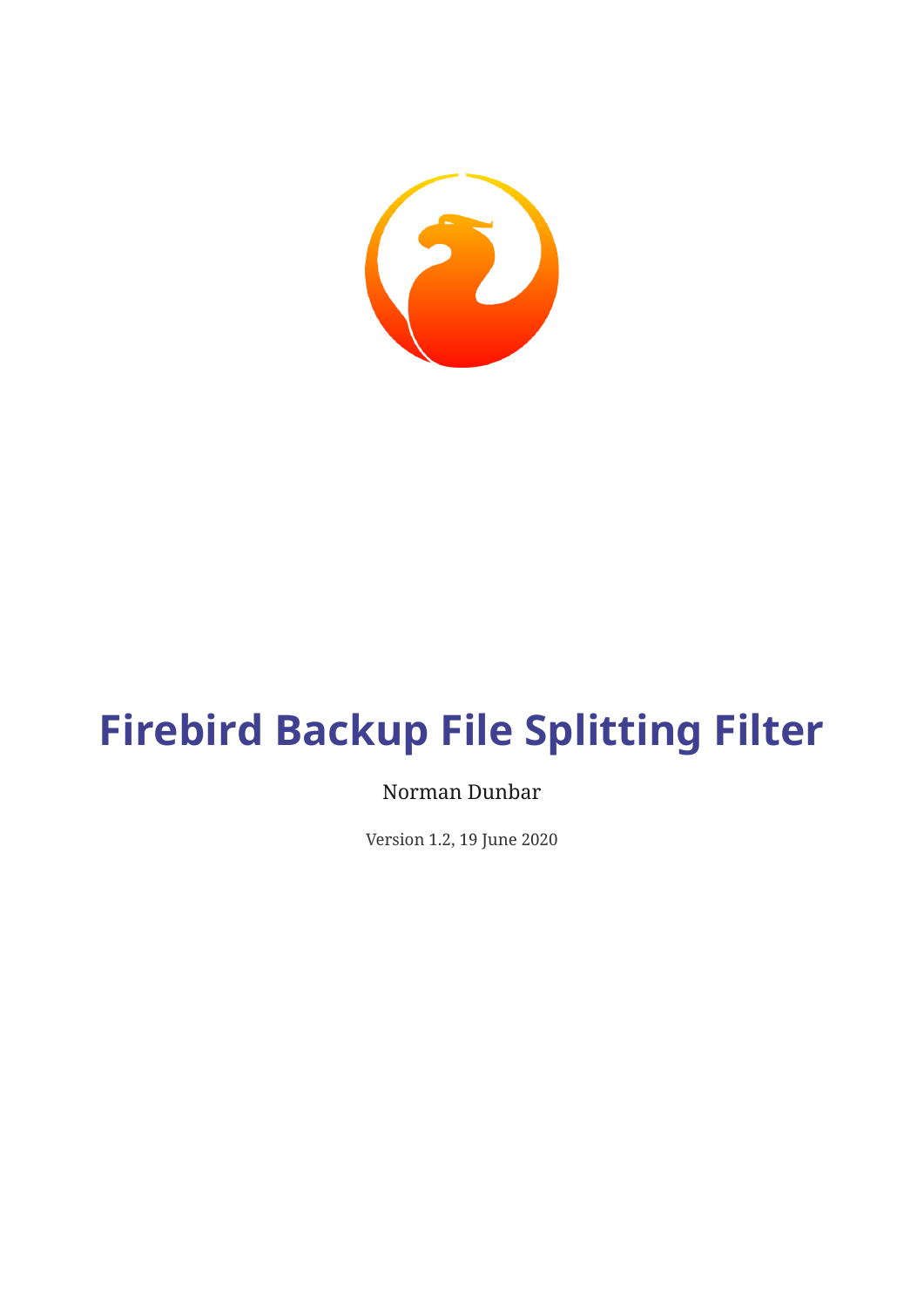# **Table of Contents**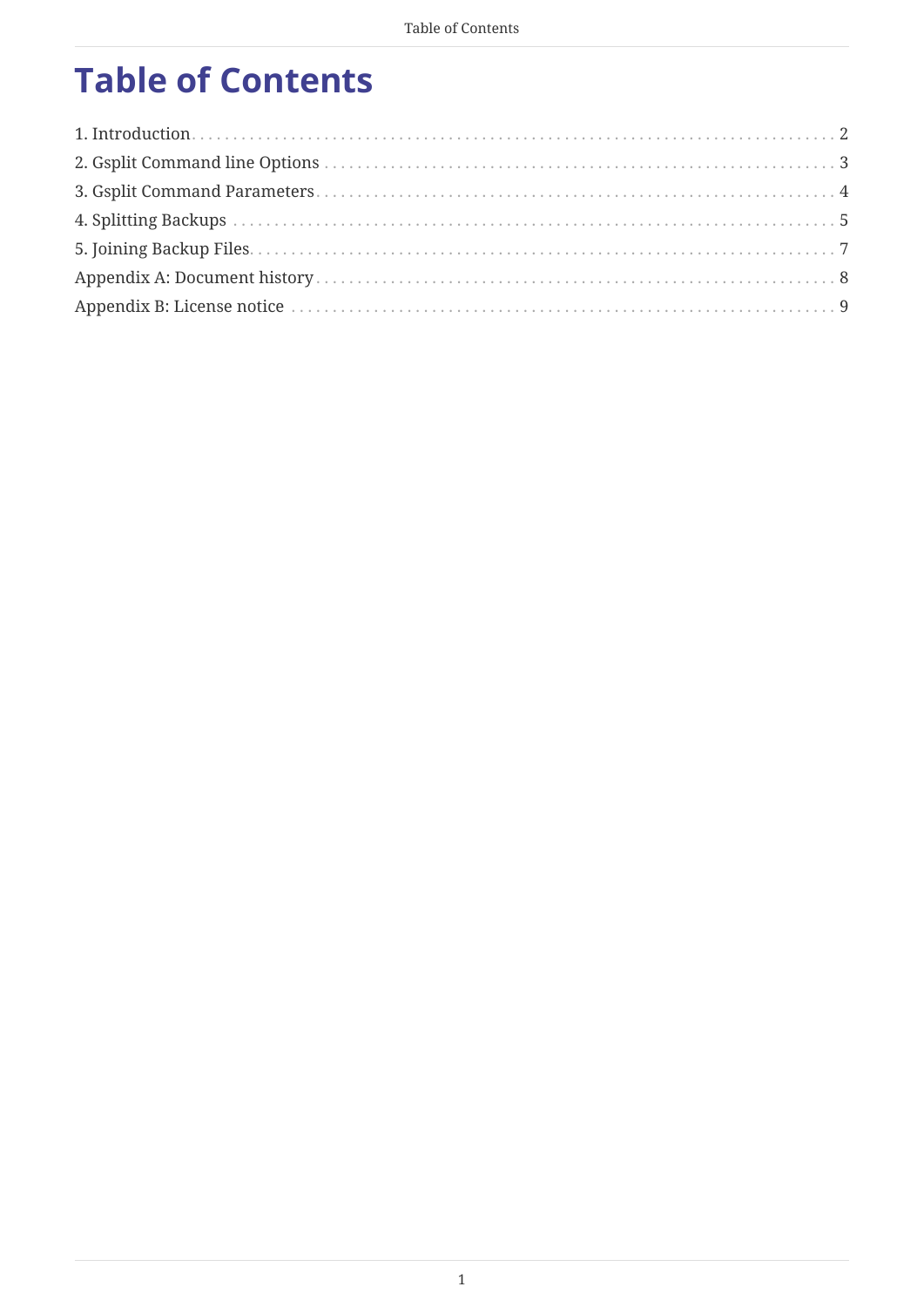### <span id="page-2-0"></span>**Chapter 1. Introduction**

In the past, many operating systems imposed a limit which defined how large a single file could become. This limit was 2 Gb on some systems, and 4 Gb on others. For example, on HP-UX 10.20 or 11.00 Unix systems, the maximum file size is 2 Gb unless the file system has the *largefiles* option turned on. This limit still exists on some operating systems.

Gsplit is a filter utility introduced with *Interbase 5.0* which allows the output file from the gbak utility (when backing up a database) to be split into a number of chunks, or a number of chunks to be joined together and used to restore a database. Up until *Interbase 5.0*, dump files were limited to 2 Gb by the gbak utility itself — even if running on a system which allowed files to be 4 Gb.

Coming up in the remainder of this manual, we will discuss the following:

- Command line options for gsplit.
- Gsplit options and their parameters.
- Splitting backups using gsplit.
- Joining backup chunks using gsplit.

From *Interbase 6.0*, gsplit is no longer required as gbak allows large files to be split directly. The details for gsplit given here are for reference only and you are advised to use gbak to split large backup files even if gsplit is supplied with your *Firebird* release.

Gsplit is only supplied with the Windows version of Firebird 1.5, it is not supplied with the Linux version. Linux doesn't require a separate utility as it can split files using the split command as well as using gbak.



 $\mathbf{1}^{\prime}$ 

 In testing with Firebird 1.5 and Firebird 2.0 on Windows XP Home and WIndows 2000, gsplit doesn't seem to work properly and always returns an error.

Because of the problems in getting gsplit to work correctly, as you shall see in the remainder of this manual, you are advised to use the splitting and joining facilities of the gbak utility itself rather than trying to make gsplit work for you.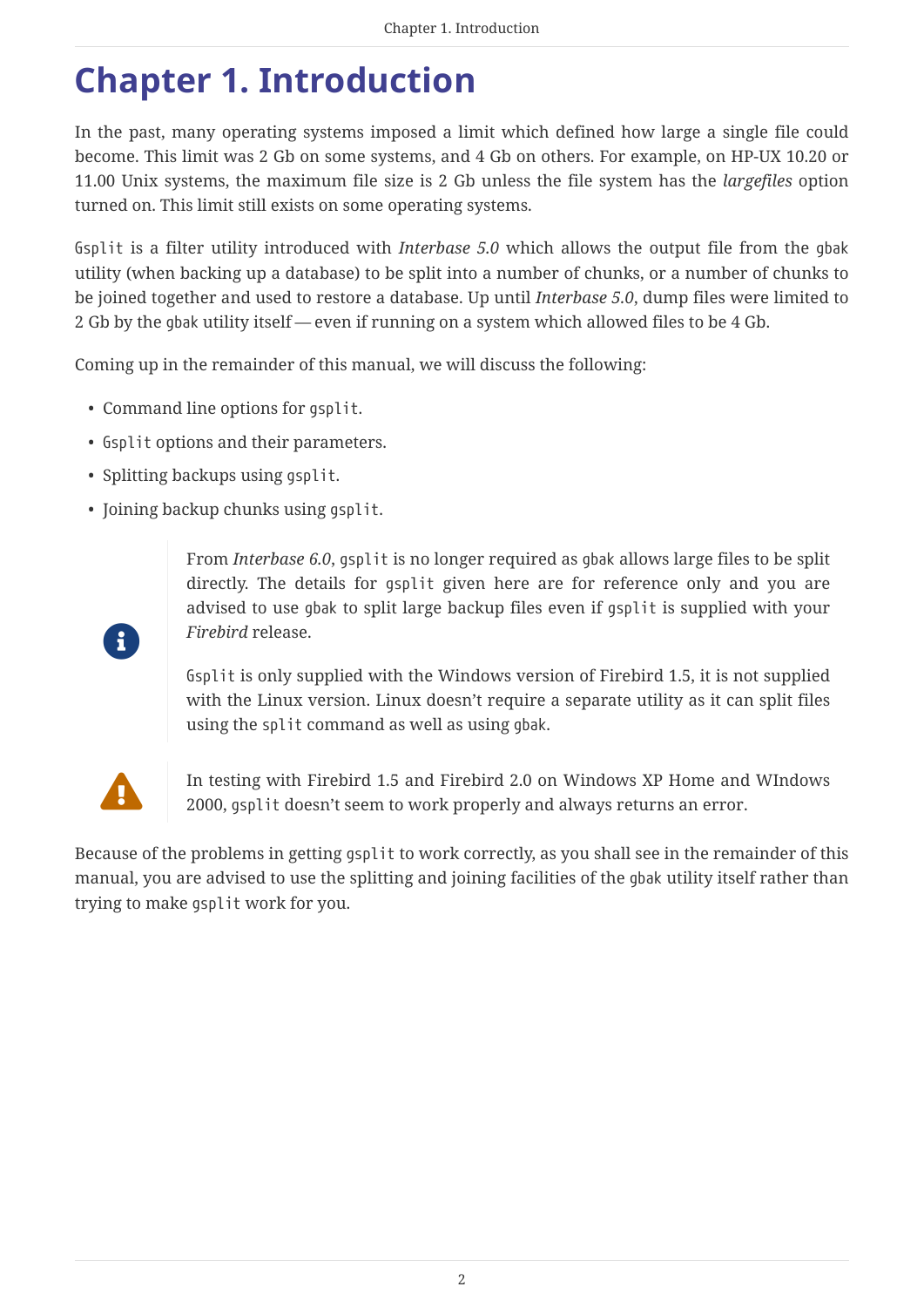# <span id="page-3-0"></span>**Chapter 2. Gsplit Command line Options**

Gsplit has three command line options, although, strictly speaking, the -help option isn't really valid. These are:

**-split\_bk\_file <parameters>**

Specifies that gsplit is to be used to split the output from gbak into a number of different files as part of a database backup. This option can be shortened as required, provided that at least -s is specified.

#### **-join\_bk\_file <parameters>**

Specifies that gsplit is to be used to rejoin a number of files and use the result as input to gbak as part of a database restore. This option can be shortened as required, provided that at least -j is specified.

#### **-help**

Using the -help option, specifying an illegal option, or omitting all options, displays the following information:

```
gsplit: invalid option '-help'
gsplit: Command Line Options Are:
gsplit -S[PLIT_BK_FILE] <file> <size>{k|m|g} [... <file> [<size>{k|m|g}]]
    or gsplit -J[OINT_BK_FILE] <file> [... <file>]
gsplit: option can be abbreviated to the unparenthesized characters
gsplit: Exiting before completion due to errors
```


Take note of the error in the above help text. The correct command line option to join multiple sections of a large backup file is not -JOINT\_BK\_FILE as shown, but is in fact -JOIN\_BK\_FILE.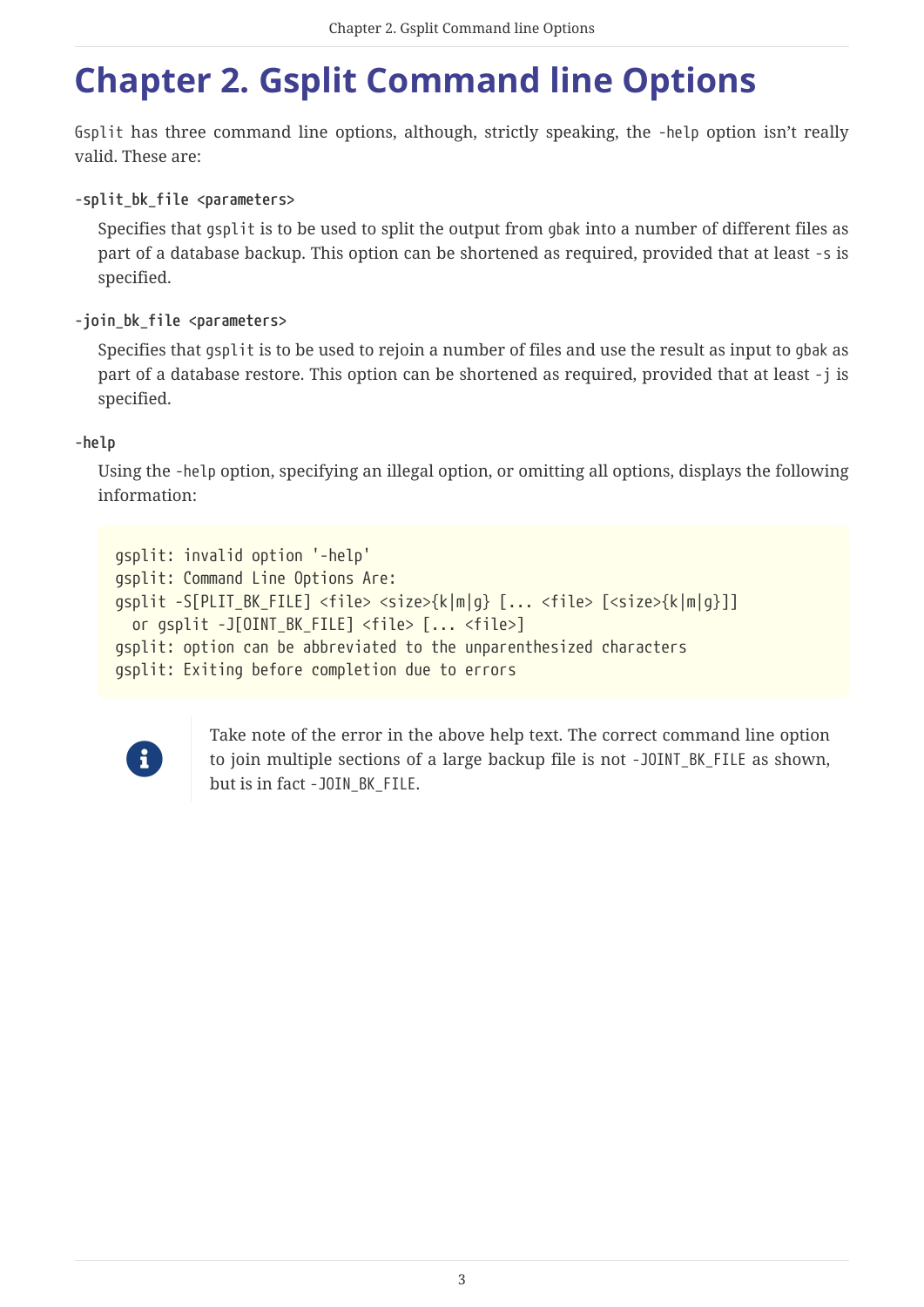### <span id="page-4-0"></span>**Chapter 3. Gsplit Command Parameters**

Both main gsplit command line options require parameters. When splitting a backup, the parameters are:

### **-S[PLIT\_BK\_FILE] <***file***> <***size***>{k|m|g} [… <***file***> [<***size***>{k|m|g}]]**

The first parameter is the first filename, followed by the maximum size it is allowed to be. You may specify the size in kilobytes, megabytes or gigabytes. There should not be any spaces between the digit(s) and the size specifier letter. There must be a space between the filename and the size however.

The remainder of the parameters specify the second and subsequent filenames and sizes, however, the final file need not have a size specified as it will be used to take up the remaining bytes after the other files have been filled to capacity. If there is a size specified, it is simply ignored but no error or warning messages are displayed.

If you have a backup file which will be 4 Gb in size and you only ask for two files, each 1 Gb in size, gsplit will ignore the size of the final file and just keep filling it up until the backup is complete.

The utility prevents files of less than 1 Mb and will produce an error if you attempt to specify a file smaller than this.



Gsplit correctly specifies a Kilobyte as 1024 bytes, a Megabyte as 1024 Kilobytes and a Gigabyte as 1024 Megabytes.

### **-J[OIN\_BK\_FILE] <***file***> [… <***file***>]**

To join files together and use them to restore a database, you simply specify the filenames in the correct order. If they are not in the correct order, gsplit will complain and the restore will be abandoned.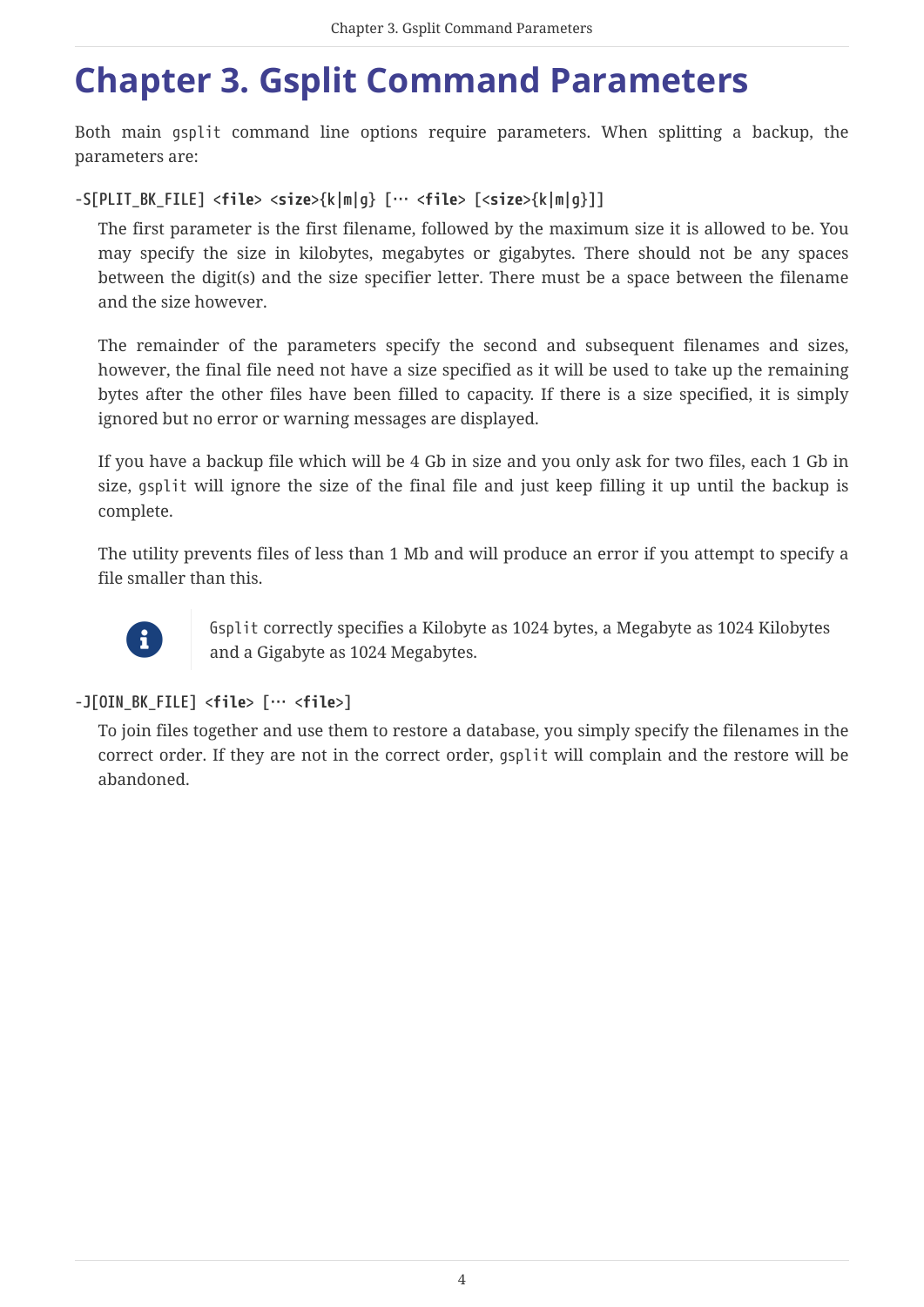# <span id="page-5-0"></span>**Chapter 4. Splitting Backups**

To run gsplit, you need to use it as a filter on the command line for gbak, as the following example shows:

```
C:\>gbak -b norman.fdb stdout |
      gsplit -split norman_1.fbk 1m norman_2.fbk 1m norman_3.fbk
```


The command above assumes that ISC USER and ISC PASSWORD have been defined. For the sake of this demonstration, this is acceptable, but in a real system, consider the security implications before defining these variables.

In addition, the above command line has been split over two lines to allow the pdf generation of this manual to work. In reality, the command must be typed on a single line.

It is unfortunate that the utility supplied with Firebird 1.5 *doesn't work*, as the following shows:

```
C:\>gbak -b norman.fdb stdout |
      gsplit -split norman_1.fbk 1m norman_2.fbk 1m norman_3.fbk
fail to read input from ib stdin, errno = 9
gsplit: progam fails to generate multi-volumn back-up files
Done with volume #0, "stdout"
          Press return to reopen that file, or type a new
          name followed by return to open a different file.
   Name:^C
```
If you type a filename at the prompt it will simply be used as a destination for a full dump of the database, so be careful not to overwrite anything important. I tend to hit  $\text{CTRL} + \text{C}$  at this point to avoid problems.

The utility has actually created the first file in the above list, norman 1.fbk, and written 100 bytes to a special header which identifies it as a gsplit created file.

> The command above assumes that ISC\_USER and ISC\_PASSWORD have been defined. For the sake of this demonstration, this is acceptable, but in a real system, consider the security implications before defining these variables.



In addition, the above command line has been split over two lines to allow the pdf generation of this manual to work. In reality, the command must be typed on a single line.



The spelling errors in 'program' and 'volume' above are as produced by the utility.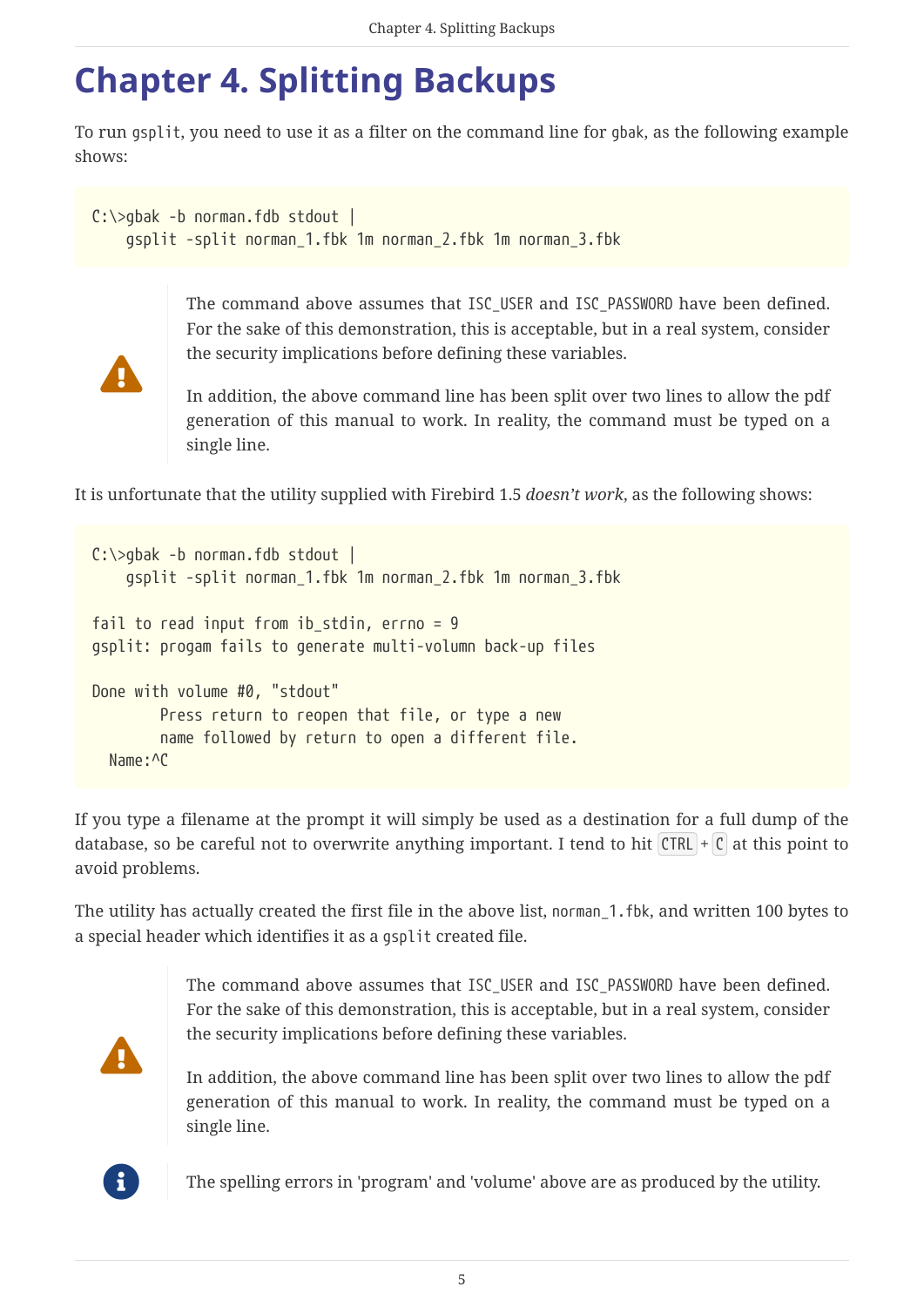The command does work under Firebird 2, however, it only creates the first file and then prompts for a new filename for the second file as the following shows:

```
C:\>gbak -b norman.fdb stdout |
      gsplit -split norman_1.fbk 1m norman_2.fbk 1m norman_3.fbk
Done with volume #1, "stdout" Press return to reopen that file, or type a new
          name followed by return to open a different file. Name:
```
If you press return at the prompt, the second file will be named stdout and not norman\_2.fbk. If, on the other hand, you supply the filename norman\_2.fbk then that file will be written to. Unfortunately you cannot specify how large the file is allowed to be, if you try, the file size becomes part of the file name.



I would say that as with Firebird 1.5's version of gsplit, using it to split a backup file is pointless. Use the gbak method to be safe.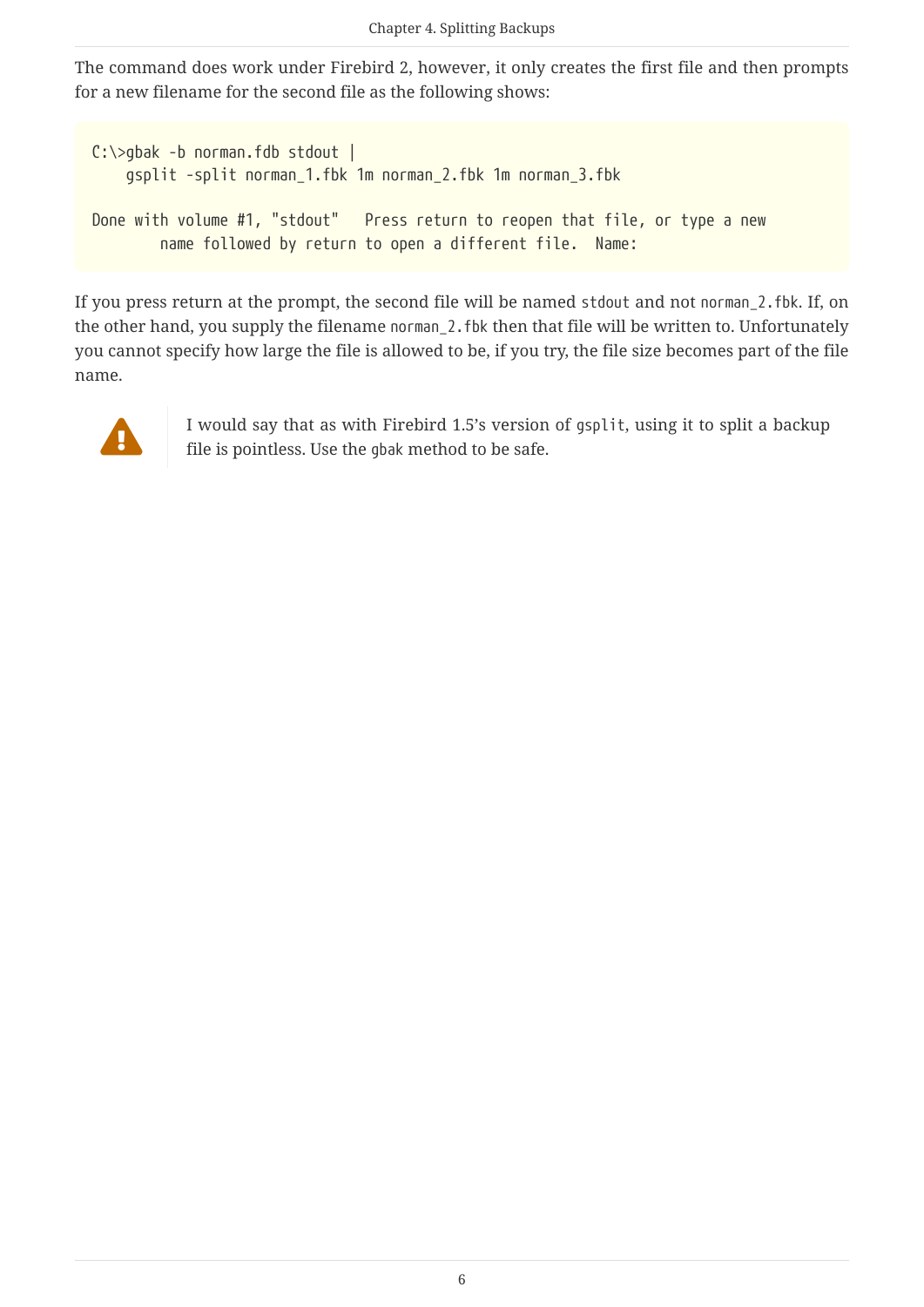# <span id="page-7-0"></span>**Chapter 5. Joining Backup Files**

Had the above backup actually worked, the command to restore a backup from a number of files created by gsplit would be as follows:

C:\>gsplit -join norman 1.fbk norman 2.fbk norman 3.fbk | gbak -c stdin create\_norman.fdb



The above command line has been split over two lines to allow the pdf generation of this manual to work. In reality, the command must be typed on a single line.

If you have a number of split backup files created using gbak itself and not filtered through gsplit, you cannot use gsplit to stitch them together for a restore as the following example shows:

```
C:\>gsplit -join norman_1.fbk norman_2.fbk norman_3.fbk |
      gbak -c stdin create_norman.fdb
gsplit: expected GSPLIT description record
gsplit: Exiting before completion due to errors
gsplit: progam fails to join multi-volumn back-up files
gbak: ERROR: expected backup description record
gbak: Exiting before completion due to errors
```


The above command line has been split over two lines to allow the pdf generation of this manual to work. In reality, the command must be typed on a single line.

It appears that gsplit and gbak have different header information in the backup files and the two are not compatible.



The spelling errors in 'program' and 'volume' above are as produced by the utility.

Even with the version of gsplit supplied with Firebird 2, joining its own partial files doesn't work:

```
C:\>gsplit -join norman_1.fbk norman_2.fbk norman_3.fbk |
      gbak -c stdin create_norman.fdb
gbak:do not recognize domain attribute 13 -- continuing
gbak: ERROR:do not recognize record type 11
gbak:Exiting before completion due to errors
gsplit: expected GSPLIT description record
gsplit: Exiting before completion due to errors
```

```
gsplit: progam fails to join multi-volumn back-up files
```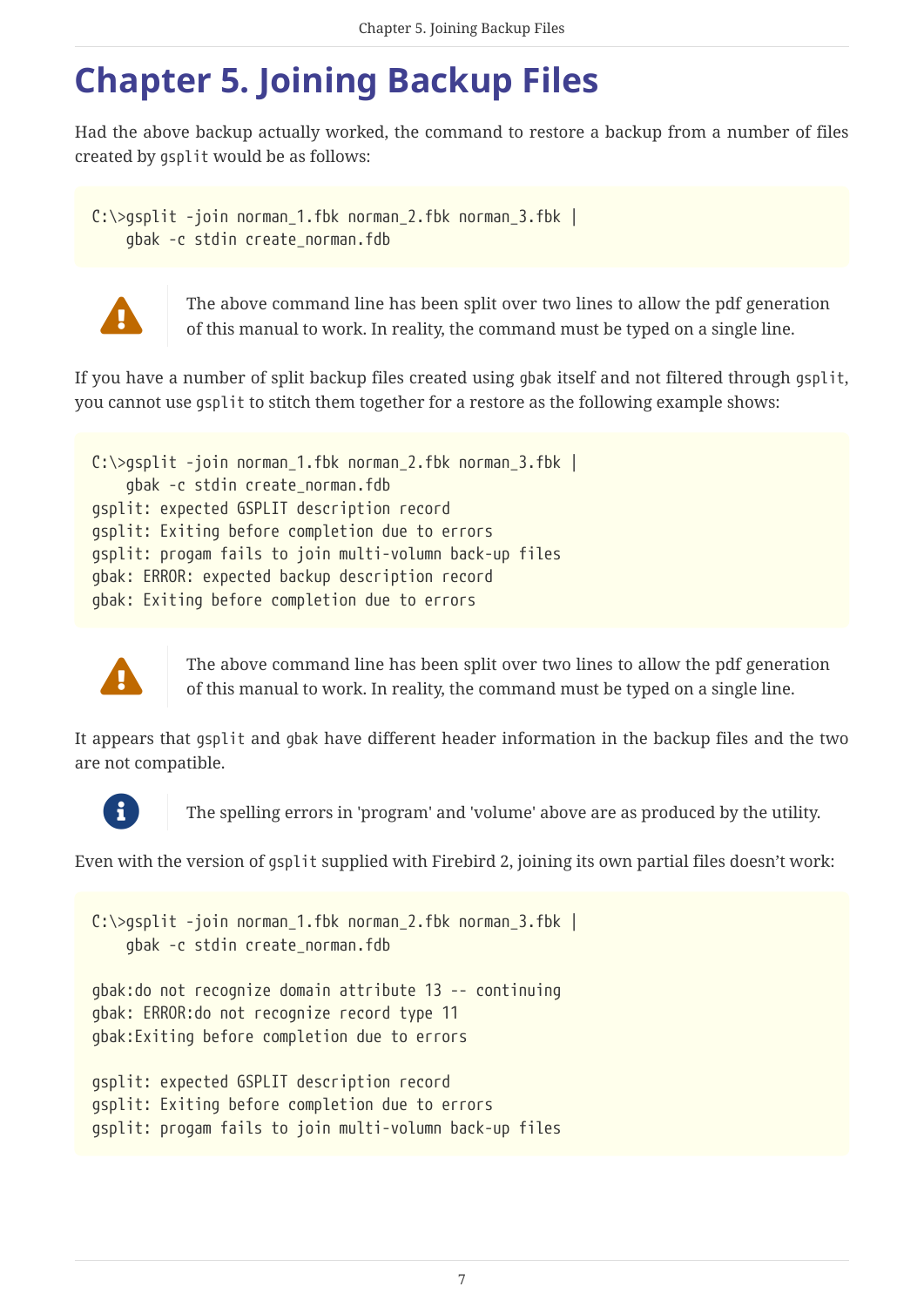### <span id="page-8-0"></span>**Appendix A: Document history**

The exact file history is recorded in the firebird-documentation git repository; see <https://github.com/FirebirdSQL/firebird-documentation>

### **Revision History**

| 1.0 | 21 Dec 2004 ND | Created as a chapter in the Command Line Utilities manual.            |
|-----|----------------|-----------------------------------------------------------------------|
| 1.1 | 20 Oct 2009    | ND Some updates for Firebird 2 and converted to a stand alone manual. |
| 1.2 |                | 19 Jun 2020 MR Conversion to AsciiDoc, minor copy-editing             |